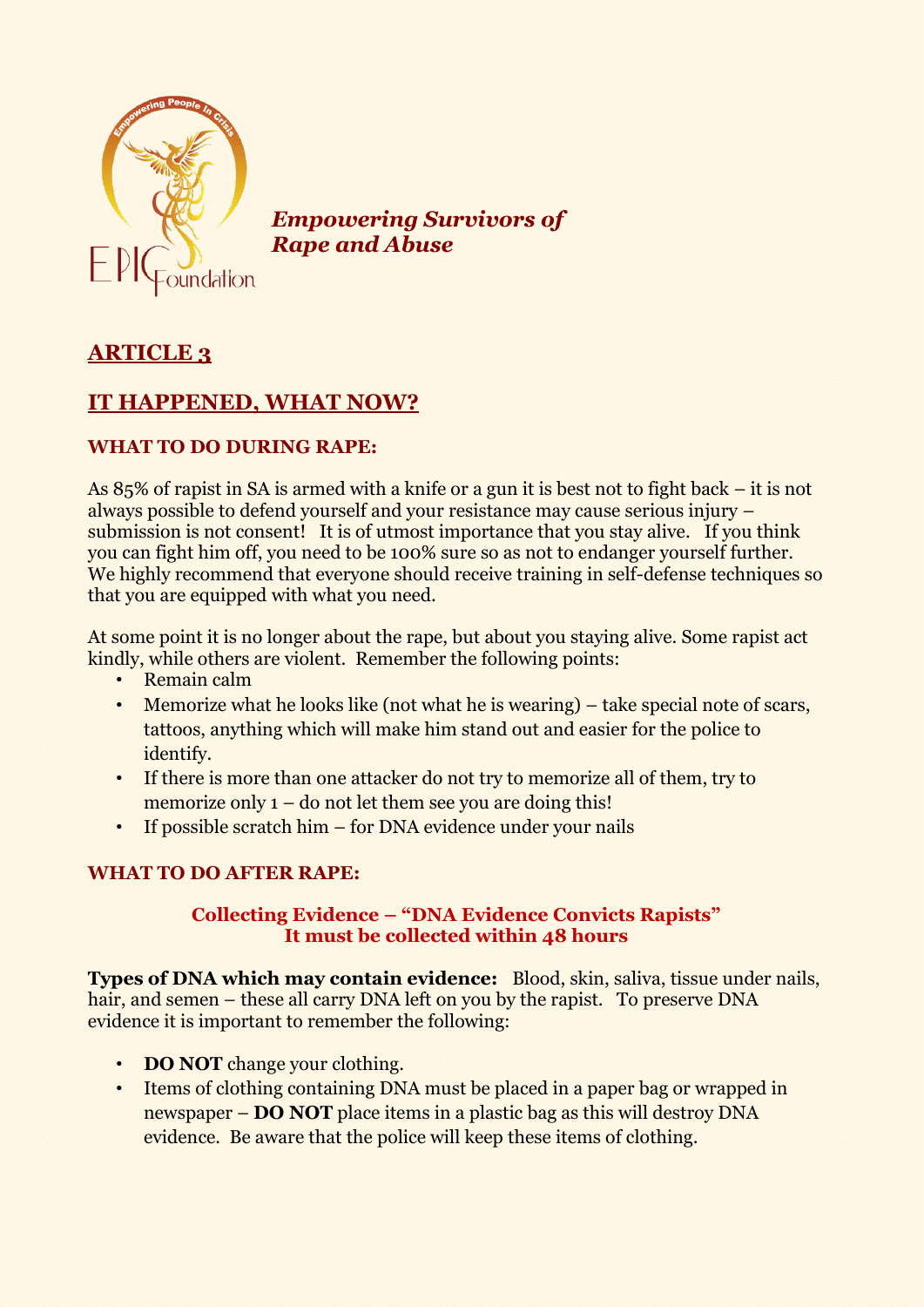- As difficult as it might seem, **DO NOT** shower, bath, eat, drink, wash your hands or brush your teeth – you will destroy the DNA evidence of the rape
- **DO NOT** take any medication if you were drugged you would need to be tested for the type of drug
- If possible, take pictures with your cell-phone of any bruises/injuries and also the place where the attack happened, etc.
- Go to a safe place asap
- This might also be difficult, but tell someone you trust, to get help and support. This person can also be called to testify as your First Contact Witness.
- If the first person you see is a stranger make sure you get all their details to enable the police to contact them.
- If you do not want to go to a police station, remember you can also go to your closest hospital, Thutuzela Care Centers or Medico-Legal Units in your area. All Netcare hospitals have a Sexual Trauma units who will assist you at no cost if you are a survivor of a sexual assault. They will call the police to come to the hospital to take your statement.
- Should you report to a police station, they will take you to a hospital for an examination.
	- You will receive treatment for injuries and shock
	- You will be examined by a Clinical Forensic Practitioner and DNA evidence collected. You will be asked to sign a consent form for the examination.
	- The hospital should have a rape counsellor who will assist you and help you through the process.
- If you went to the police station first, they will take you to a Government hospital for the forensic examination and the collection of DNA.
- This gathering of evidence will form part of the police investigation

## **Medication**

Ensure you have been given the appropriate medication:

- ARV's Anti-retroviral (or PEP post exposure prophylaxis) to prevent HIV/Aids – you need these within 72 hours of the incident. It is best to get ARV's within 6 – 8 hours to better your chances of not getting HIV/Aids
	- Complete the 28 day course
	- Be aware of side effects
- Morning After Pill to prevent pregnancy
- Antibiotics to prevent sexually transmitted Infections

**Testing** 

• 3 months later

## **Legal Advice**

Ensure you ask to be referred to someone for legal advice. There are centers available who will assist you with court preparations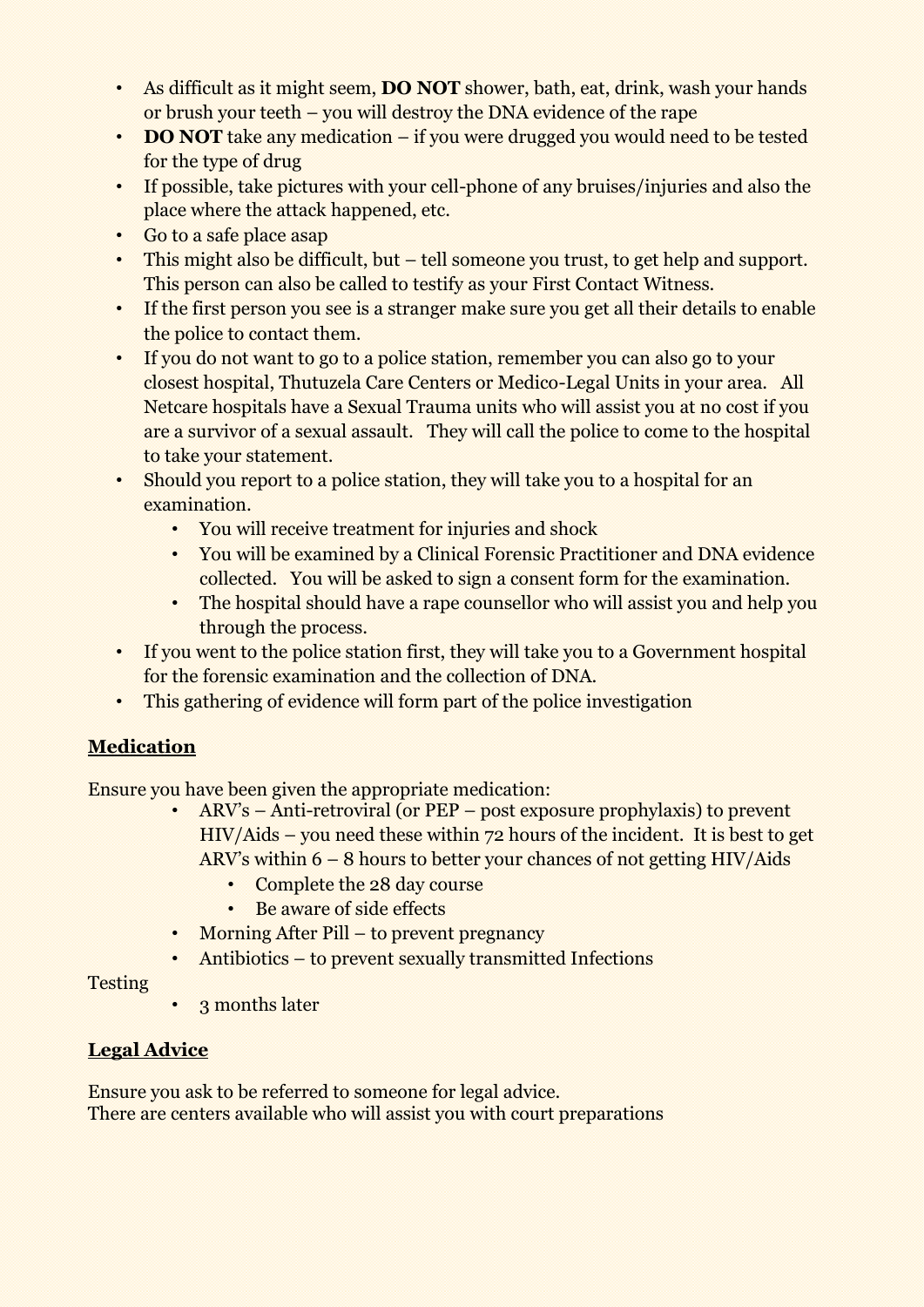#### **Counselling**

- Ensure you ask to be referred to someone who is qualified and registered for counseling
- Support from others enables the person to deal with the immediate impact.
- Talking about what happened to you is vital in your healing process and will support you to move on.

Reporting cases of sexual assault and preserving DNA evidence could help put the rapist behind bars and prevent further attacks.

#### **Report the case**

You can report irrespective of whether you want to lay a charge or not *(laying a charge means you want the case to go to court)*

#### *It is your responsibility to report the case, to prevent the rapist from hurting someone else!*

The process of reporting is as follows:

A police official will take your statement. A friend of family member can be with you while you make the statement. You have the right to request a female officer to take your statement in a private room and in your preferred language. If you feel your statement was incomplete, you can make another statement. Insist on getting a copy of your statement as it is important that you remember what you said. You will be given a case number and you must use this number whenever you contact the police to make enquiries about your case. If you reported to the police station they will take you to the hospital for the forensic examination and collection of DNA.

The investigating officer should keep you informed of when the suspect is arrested, released on bail, if you need to attend an identification parade, the date of the trail, when you will have to give evidence and the outcome of the case.

A survivor must ensure they have the responsible investigating officers contact details so that follow calls can be made about information of the case. The police will then hand over the case to a prosecutor. The police official, investigating officer and the prosecutor should be able to provide information about the case to you.

#### **LETS STAND TOGETHER AND REPORT AND GET THE RAPISTS CONVICTED**